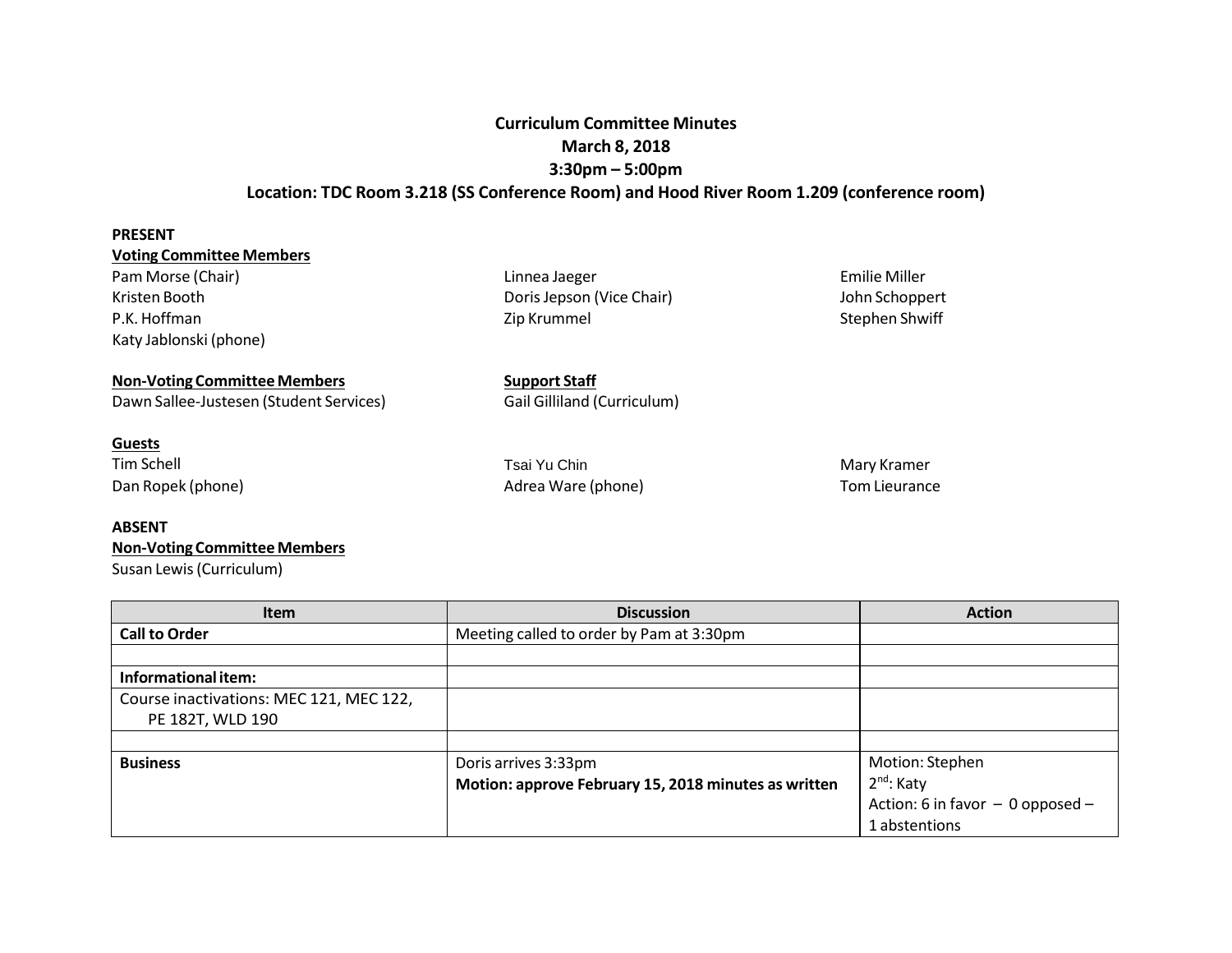| Retreat date in April                          | April 20, 2018 has been chosen for the retreat.                                                                                                                                                                                                                                                                                                                                                                                                                                                                                                                                                                                                                                                                                                          |                                                                                              |
|------------------------------------------------|----------------------------------------------------------------------------------------------------------------------------------------------------------------------------------------------------------------------------------------------------------------------------------------------------------------------------------------------------------------------------------------------------------------------------------------------------------------------------------------------------------------------------------------------------------------------------------------------------------------------------------------------------------------------------------------------------------------------------------------------------------|----------------------------------------------------------------------------------------------|
|                                                |                                                                                                                                                                                                                                                                                                                                                                                                                                                                                                                                                                                                                                                                                                                                                          |                                                                                              |
| <b>Submissions</b>                             | <b>Tim Schell</b>                                                                                                                                                                                                                                                                                                                                                                                                                                                                                                                                                                                                                                                                                                                                        |                                                                                              |
| CHN 101 First Year Chinese (New LDC<br>Course) | Tim Schell and Tsai Yu Chin answered questions about<br>the Chinese submissions.<br>Brief discussion regarding<br>the "why" of a new foreign language offering.<br>$\bullet$<br>This new offering was motivated and justified by<br>the current 100 students enrolled in Chinese at<br>the Hood River High School.<br>Amending the motion to include use of<br>"acceptable placement scores", which Tim is in<br>agreement with.<br>multicultural activities in and out of the<br>classroom includes the CGCC Hood River<br>Campus cultural fair.<br>PCC included on the transfer list<br>Zip arrives 3:35pm<br>John arrives 3:37pm<br>Motion: approve with amendment<br>Prerequisite/concurrent: RD 115, WR 115 or equivalent<br>placement test scores. | Motion: Kristen<br>2 <sup>nd</sup> Katy<br>Action: 9 in favor - 0 opposed -<br>0 abstentions |
|                                                |                                                                                                                                                                                                                                                                                                                                                                                                                                                                                                                                                                                                                                                                                                                                                          |                                                                                              |
| CHN 101 Opt Out Request<br>$\bullet$           | Motion: approve with amendment<br>Prerequisite/concurrent: RD 115, WR 115 or equivalent<br>placement test scores.                                                                                                                                                                                                                                                                                                                                                                                                                                                                                                                                                                                                                                        | Motion: Stephen<br>$2nd$ Zip<br>Action: 9 in favor $-$ 0 opposed $-$ 0<br>abstentions        |
| CHN 101 Gen Ed Request<br>$\bullet$            | Motion: approve as written                                                                                                                                                                                                                                                                                                                                                                                                                                                                                                                                                                                                                                                                                                                               | Motion: Stephen<br>$2nd$ John                                                                |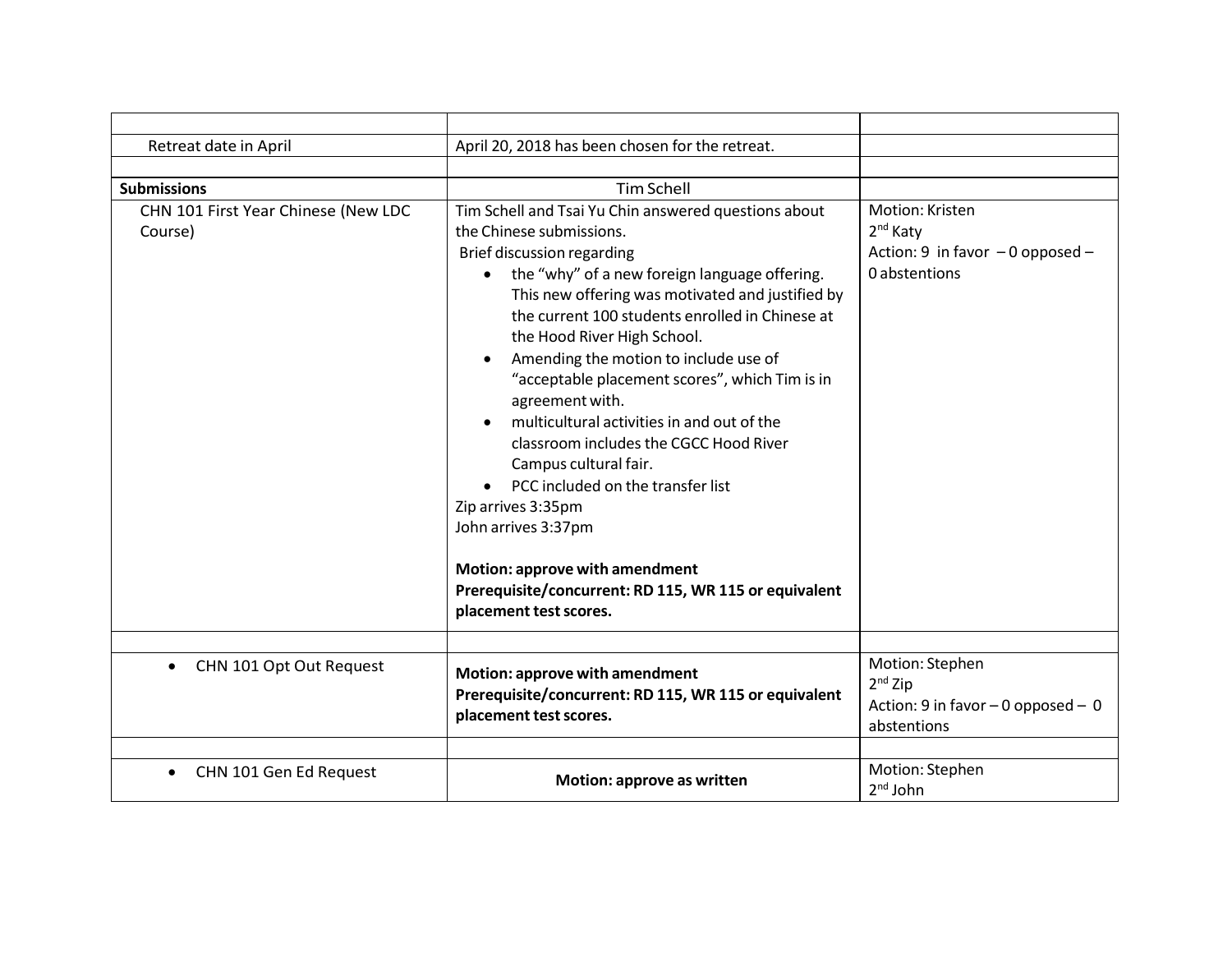|                                                |                                                            | Action: 9 in favor $-$ 0 opposed $-$ 0 |
|------------------------------------------------|------------------------------------------------------------|----------------------------------------|
|                                                |                                                            | abstentions                            |
|                                                |                                                            |                                        |
| CHN 102 First Year Chinese (New LDC            |                                                            | Motion: Katy                           |
| Course)                                        | Motion: approve as written                                 | 2 <sup>nd</sup> Doris                  |
|                                                |                                                            | Action: 9 in favor $-0$ opposed $-0$   |
|                                                |                                                            | abstentions                            |
|                                                |                                                            |                                        |
| CHN 102 Gen Ed Request<br>$\circ$              |                                                            | Motion: Katy                           |
|                                                |                                                            | $2nd$ : Stephen                        |
|                                                | Motion: approve as written                                 | Action: 9 in favor - 0 opposed -       |
|                                                |                                                            | 0 abstentions                          |
|                                                |                                                            |                                        |
| CHN 103 First Year Chinese (New LDC            |                                                            | Motion: Stephen                        |
| Course)                                        | Motion: approve as written                                 | 2 <sup>nd</sup> : Kristen              |
|                                                |                                                            | Action: 9 in favor - 0 opposed - 0     |
|                                                |                                                            | abstentions                            |
|                                                |                                                            |                                        |
| CHN 103 Gen Ed Request<br>$\circ$              |                                                            | Motion: Zip                            |
|                                                | Motion: approve as written                                 | 2 <sup>nd</sup> : Katy                 |
|                                                |                                                            | Action: 9 in favor $-$ 0 opposed $-$ 0 |
|                                                |                                                            | abstentions                            |
|                                                | Mary Kramer                                                |                                        |
| <b>BA 228 Computer Accounting</b>              | Mary Kramer presents and answers questions about the       | Motion: Zip                            |
| Applications (Revision: des, req)              | CTE, Math, and Science submissions.                        | $2^{nd}$ : John                        |
|                                                |                                                            | Action: 9 in favor - 0 opposed - 0     |
|                                                | Motion: approve as written                                 | abstentions                            |
|                                                |                                                            |                                        |
|                                                |                                                            |                                        |
| <b>Basic Computer Skills (New Certificate)</b> | 4:10 pm Andrea Ware calls in to answer any additional      | Motion: Kristen                        |
|                                                | questions regarding the Basic Computer Skills certificate. | 2 <sup>nd</sup> : Katy                 |
|                                                | Brief discussion ensued regarding the following concerns   | Action: 9 in favor $-$ 0 opposed $-$ 0 |
|                                                | and questions:                                             | abstentions                            |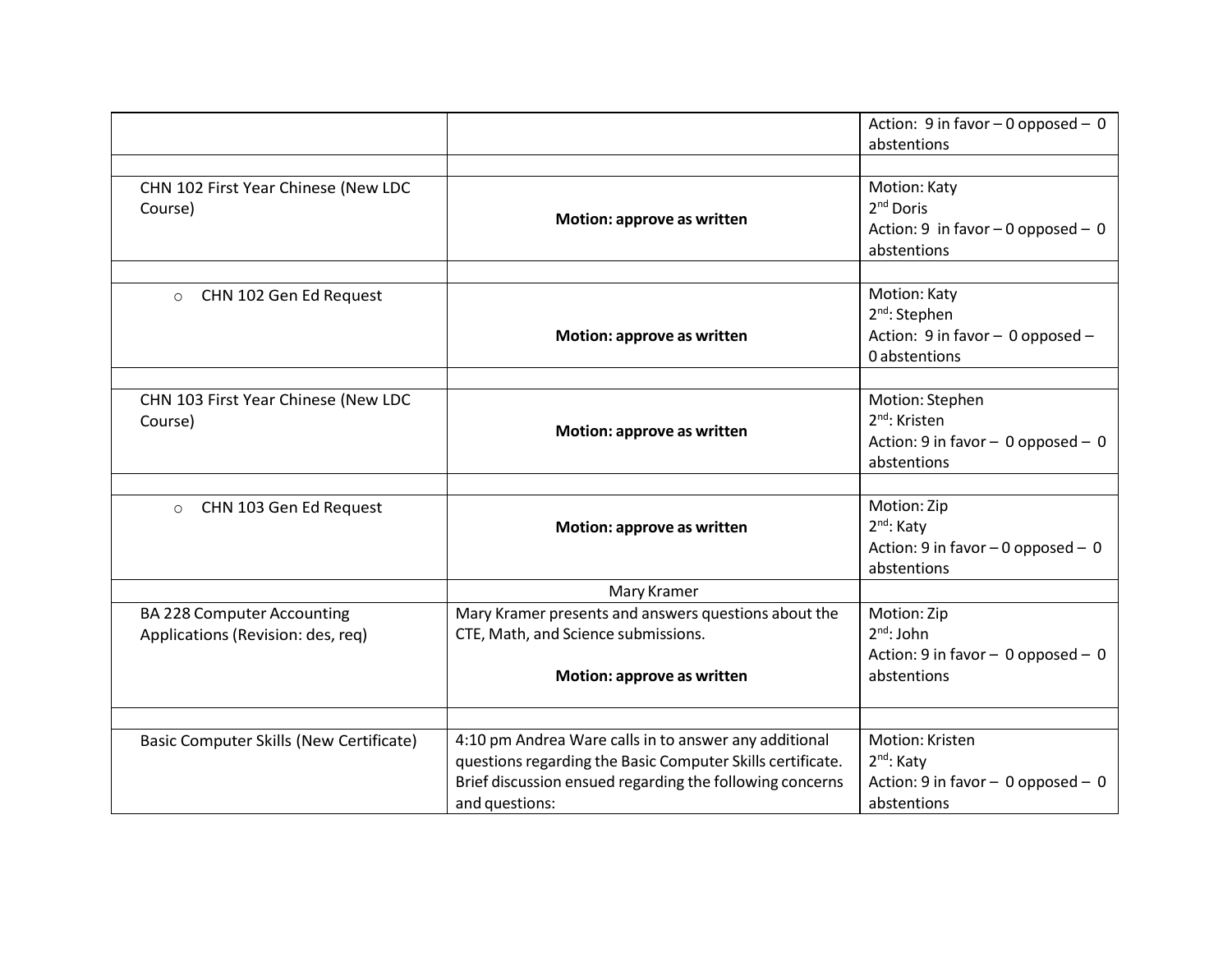|                                                                               | Explanation of the need for new certificate in this<br>$\bullet$<br>area. Andrea explains that It is a basic computer<br>skills certificate focused on pre-college needs,<br>resulting in a "job-ready" worker. The existing<br>certificate is more advanced and includes<br>additional courses. The Registrar clarified that<br>most Oregon community colleges offer this<br>certificate as a "non-credit" course.<br>Motion: approve as written |                                                   |
|-------------------------------------------------------------------------------|---------------------------------------------------------------------------------------------------------------------------------------------------------------------------------------------------------------------------------------------------------------------------------------------------------------------------------------------------------------------------------------------------------------------------------------------------|---------------------------------------------------|
|                                                                               |                                                                                                                                                                                                                                                                                                                                                                                                                                                   |                                                   |
| BI 121 Introduction to Human Anatomy<br>and Physiology I (Revision: des, req) | Brief discussion about reason for adding Math 98 as<br>a prerequisite.                                                                                                                                                                                                                                                                                                                                                                            | Motion: Stephen<br>$2nd$ : Zip                    |
|                                                                               | Motion: approve as written                                                                                                                                                                                                                                                                                                                                                                                                                        | Action: 9 in favor - 0 opposed -<br>0 abstentions |
|                                                                               |                                                                                                                                                                                                                                                                                                                                                                                                                                                   |                                                   |
| MTH 105 Math in Society (Revision: des,<br>req)                               | Brief discussion regarding possible prerequisite<br>change.                                                                                                                                                                                                                                                                                                                                                                                       | Motion: Katy<br>$2nd$ : John                      |
|                                                                               | Motion: approve as written                                                                                                                                                                                                                                                                                                                                                                                                                        | Action: 9 in favor - 0 opposed - 0<br>abstentions |
|                                                                               |                                                                                                                                                                                                                                                                                                                                                                                                                                                   |                                                   |
| PE 182K Hot Yoga (New LDC Course)                                             | Hot Yoga is being added to the PE offerings to provide                                                                                                                                                                                                                                                                                                                                                                                            | Motion: Stephen<br>2 <sup>nd</sup> : Kristen      |
|                                                                               | more PE options for students.                                                                                                                                                                                                                                                                                                                                                                                                                     | Action: 9 in favor - 0 opposed - 0                |
|                                                                               | Motion: approve as written                                                                                                                                                                                                                                                                                                                                                                                                                        | abstentions                                       |
|                                                                               |                                                                                                                                                                                                                                                                                                                                                                                                                                                   |                                                   |
| NCT 60 Welding Basics (New Non-Credit                                         | The welding courses are in transition. The current                                                                                                                                                                                                                                                                                                                                                                                                | Motion: Kristen<br>$2^{nd}$ : John                |
| Course)                                                                       | credit course is moving to non-credit. WLD 195 and<br>the MFG courses are providing the current credit                                                                                                                                                                                                                                                                                                                                            | Action: in favor $-$ 0 opposed $-$ 0              |
|                                                                               | course options.                                                                                                                                                                                                                                                                                                                                                                                                                                   | abstentions                                       |
|                                                                               | Motion: approve as written                                                                                                                                                                                                                                                                                                                                                                                                                        |                                                   |
|                                                                               |                                                                                                                                                                                                                                                                                                                                                                                                                                                   |                                                   |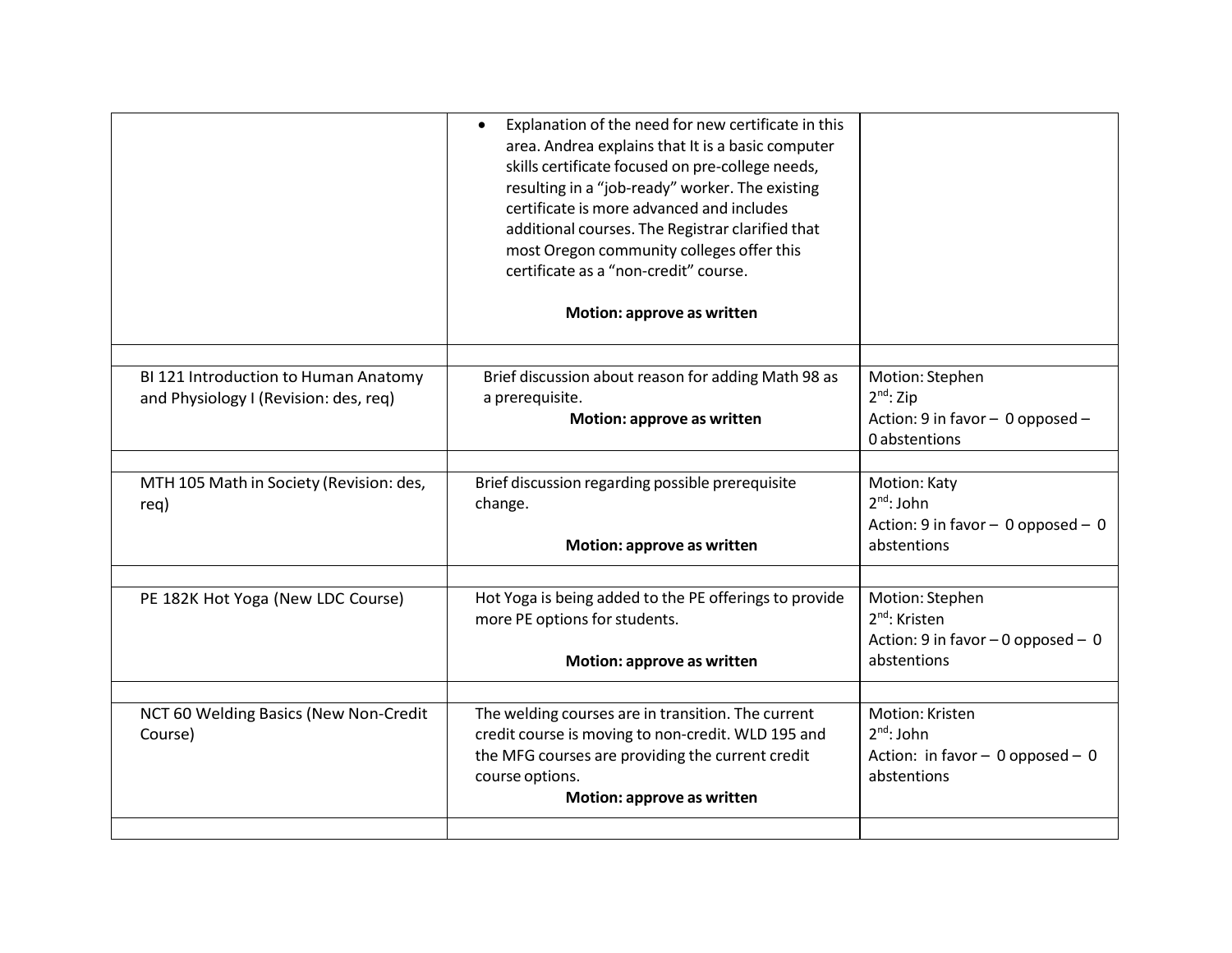| <b>Welding Basics (New NCTC)</b>                                                    | Motion: approve as written                                                                                                                                                                                                                                                                                                                                                                                                                                                                                                                                                                                                                                                              | Motion: Zip<br>2 <sup>nd</sup> : Stephen<br>Action: 9 in favor - 0 opposed -<br>0 abstentions |
|-------------------------------------------------------------------------------------|-----------------------------------------------------------------------------------------------------------------------------------------------------------------------------------------------------------------------------------------------------------------------------------------------------------------------------------------------------------------------------------------------------------------------------------------------------------------------------------------------------------------------------------------------------------------------------------------------------------------------------------------------------------------------------------------|-----------------------------------------------------------------------------------------------|
| MEC 120 Hydraulics (Revision: title, des,<br>out)                                   | 4:03 pm Tom Lieurance arrives to answer questions<br>about the EM-Tech course submissions.<br>Motion: approve as written                                                                                                                                                                                                                                                                                                                                                                                                                                                                                                                                                                | Motion: Stephen<br>$2nd$ : Zip<br>Action: 9 in favor - 0 opposed - 0<br>abstentions           |
| MEC 124 Mechatronic Systems in<br><b>Advanced Manufacturing (New CTE</b><br>Course) | Motion: approve as written                                                                                                                                                                                                                                                                                                                                                                                                                                                                                                                                                                                                                                                              | Motion: Doris<br>$2nd$ : John<br>Action: 9 in favor - 0 opposed -<br>0 abstentions            |
| CIS 170 Embedded Computing (New CTE<br>Course)                                      | Motion: approve as written                                                                                                                                                                                                                                                                                                                                                                                                                                                                                                                                                                                                                                                              | Motion: Stephen<br>$2^{nd}$ : John<br>Action: 9 in favor $-0$ opposed -<br>0 abstentions      |
| Electro-Mechanical Technology AAS<br>(Revision: courses, out, credits)              | Stephen explains Susan's most recent email to the<br>Curriculum Committee, for those who had not read it<br>prior to this meeting. The State requires course,<br>certificate, and or degree submission changes greater<br>than 30% to be submitted as "new" offerings, which<br>is an in-depth, rigorous process. With this in mind,<br>the committee needs to be aware that the EM-Tech<br>AAS and following EM-Tech certificate submissions<br>request more than 30% change to both the degree<br>and certificate.<br>Mary choses to withdraw both the AAS and certificate<br>submissions at this time with the goal to submit them<br>next year as a new degree and new certificate. |                                                                                               |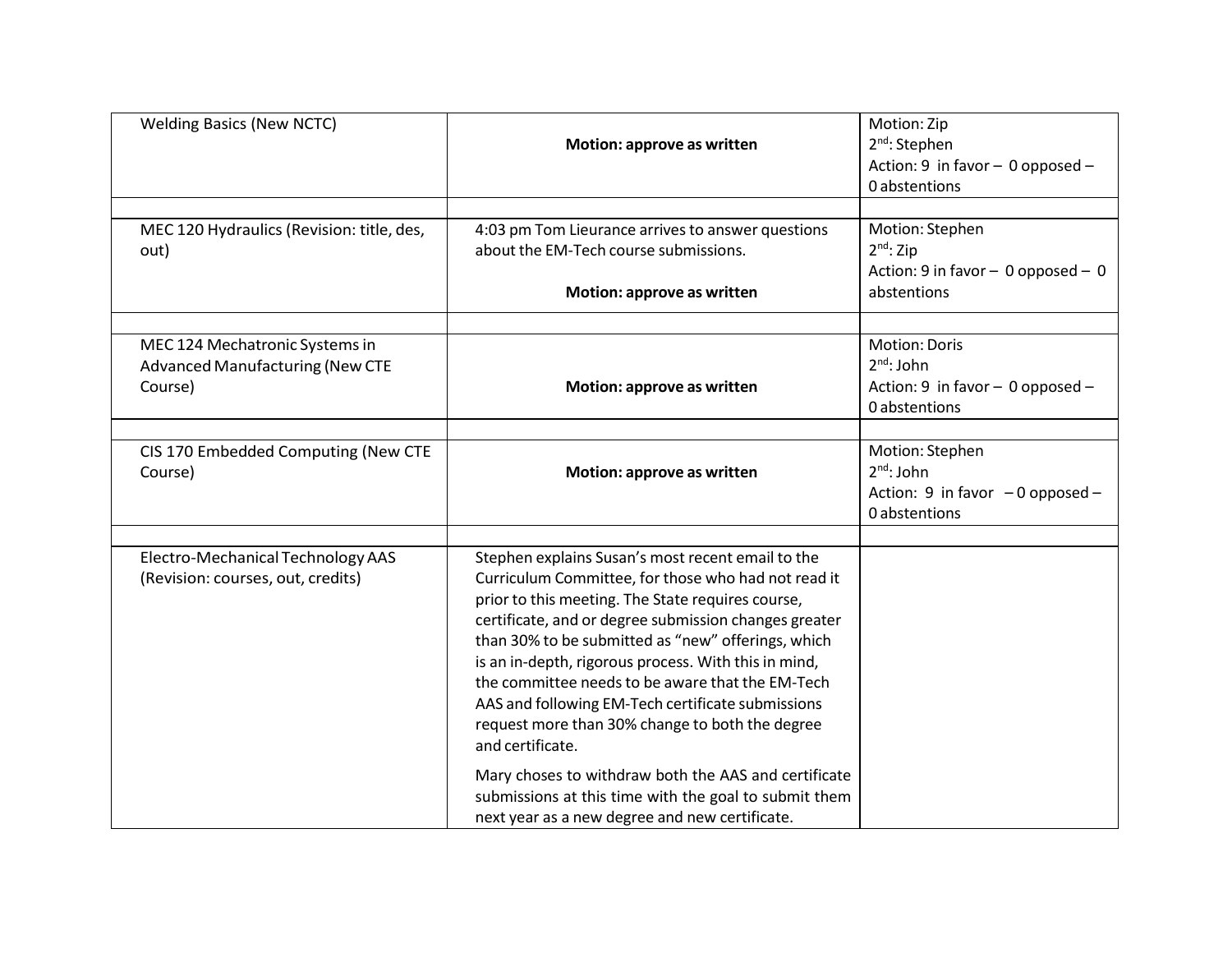|                                                                                             | <b>Submission withdrawn</b>                                                                                                                                                                                                                                                                                                                                                                                                                |                                                                                              |
|---------------------------------------------------------------------------------------------|--------------------------------------------------------------------------------------------------------------------------------------------------------------------------------------------------------------------------------------------------------------------------------------------------------------------------------------------------------------------------------------------------------------------------------------------|----------------------------------------------------------------------------------------------|
| Electro-Mechanical Technology<br>certificate (Revision: courses, out,<br>credits, rel inst) | <b>Submission withdrawn</b>                                                                                                                                                                                                                                                                                                                                                                                                                |                                                                                              |
|                                                                                             | Dan Ropek                                                                                                                                                                                                                                                                                                                                                                                                                                  | <b>Motion: Doris</b>                                                                         |
| BI 211 Principles of Biology (Gen Ed<br>Request)                                            | Motion: approve as written                                                                                                                                                                                                                                                                                                                                                                                                                 | $2^{nd}$ : PK<br>Action: 9 in favor $-0$ opposed $-0$<br>abstentions                         |
|                                                                                             |                                                                                                                                                                                                                                                                                                                                                                                                                                            |                                                                                              |
| BI 212 Principles of Biology (Gen Ed<br>Request)                                            | Motion: approve as written                                                                                                                                                                                                                                                                                                                                                                                                                 | Motion: Stephen<br>$2^{nd}$ : John<br>Action: 9 in favor $-0$ opposed $-$<br>0 abstentions   |
|                                                                                             |                                                                                                                                                                                                                                                                                                                                                                                                                                            |                                                                                              |
| BI 213 Principles of Biology (Gen Ed<br>Request)                                            | Motion: approve as written                                                                                                                                                                                                                                                                                                                                                                                                                 | Motion: Kristen<br>$2nd$ : Katy<br>Action: 9 in favor $-0$ opposed $-0$<br>abstentions       |
|                                                                                             |                                                                                                                                                                                                                                                                                                                                                                                                                                            |                                                                                              |
| CH 100 Everyday Chemistry with Lab<br>(Gen Ed CLO update)                                   | All remaining science courses are being brought through<br>Curriculum Committee as CLO updates.<br>It was noted that CH 100 is a course that has not been<br>offered by CGCC for years. It should be removed from<br>the catalog, as it is disingenuous to students knowing it<br>will not be taught. Brief discussion ensued on the<br>current sun-setting process and how impractical it is to<br>utilize.<br>Motion: approve as written | <b>Motion: Doris</b><br>$2^{nd}$ : John<br>Action: 9 in favor - 0 opposed -<br>0 abstentions |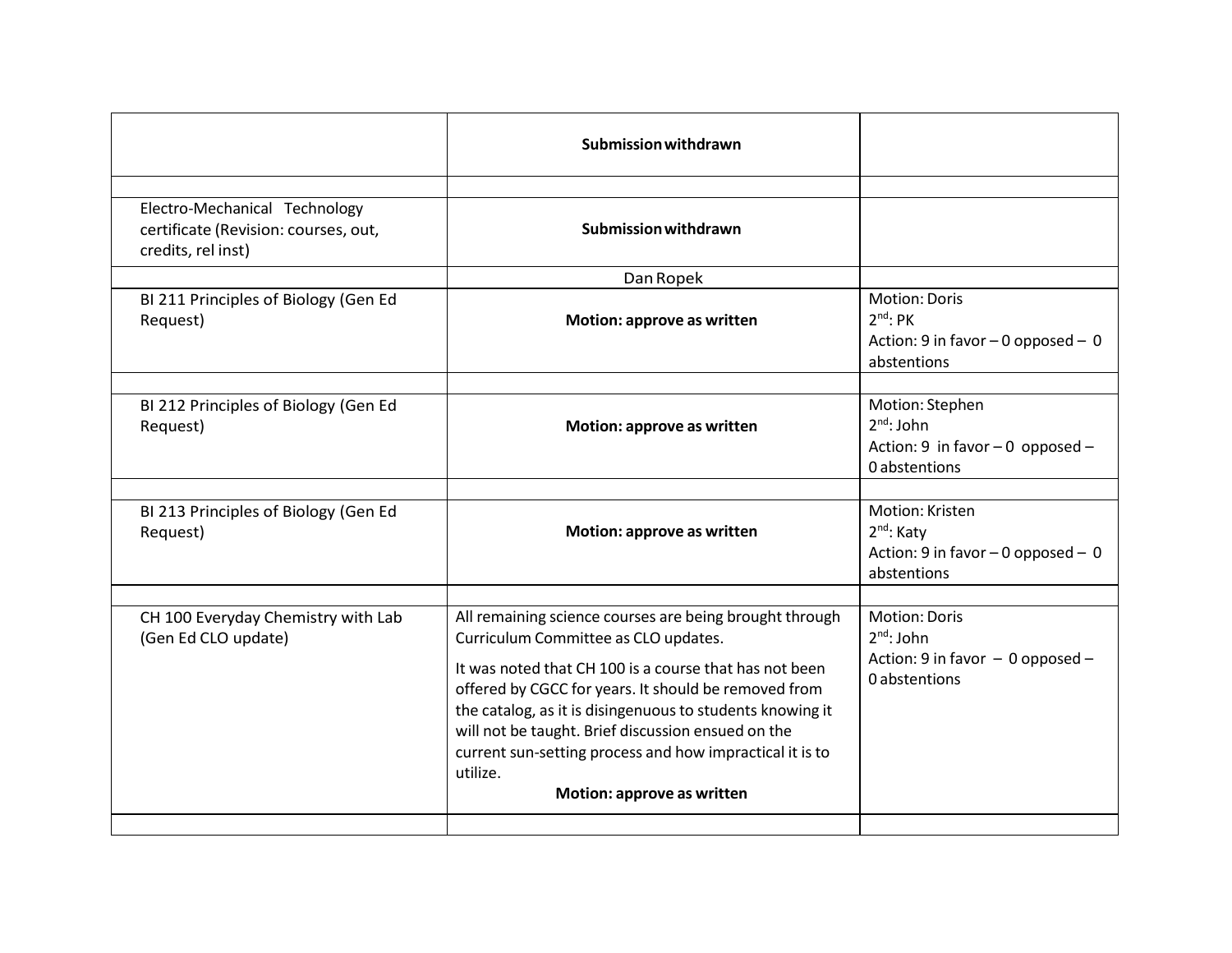| CH 121 General Chemistry I (Gen Ed CLO<br>update)                                              | Motion: approve as written                                                                                                              | Motion: Stephen<br>2 <sup>nd</sup> : Katy<br>Action: 9 in favor - 0 opposed -<br>0 abstentions    |
|------------------------------------------------------------------------------------------------|-----------------------------------------------------------------------------------------------------------------------------------------|---------------------------------------------------------------------------------------------------|
| CH 122 General Chemistry II (Gen Ed CLO<br>update)                                             | Motion: approve as written                                                                                                              | Motion: Katy<br>$2nd$ : Zip<br>Action: 9 in favor - 0 opposed -<br>0 abstentions                  |
| CH 123 General Chemistry III (Gen Ed<br>CLO update)                                            | Motion: approve as written                                                                                                              | Motion: John<br>$2nd$ : Stephen<br>Action: 9 in favor - 0 opposed -<br>0 abstentions              |
| CH 221 General Chemistry I (Gen Ed CLO<br>update)                                              | Motion: approve as written                                                                                                              | Motion: Stephen<br>2 <sup>nd</sup> : Kristen<br>Action: 9 in favor - 0 opposed -<br>0 abstentions |
| CH 222 General Chemistry II (Gen Ed CLO<br>update)                                             | Motion: approve as written                                                                                                              | Motion: Kristen<br>$2^{nd}$ : Zip<br>Action: 9 in favor - 0 opposed -<br>0 abstentions            |
| CH 223 General Chemistry III (Gen Ed<br>CLO update)                                            | Motion: approve as written                                                                                                              | Motion: Katy<br>$2nd$ : Zip<br>Action: 9 in favor $-0$ opposed $-0$<br>abstentions                |
| <b>ESR 171 Environmental Science:</b><br><b>Biological Perspectives (Gen Ed CLO</b><br>update) | Brief discussion ensued regarding including course<br>outcome #1 under CLO #3, Quantitative Literacy, in all<br>ESR Gen Ed CLO updates. | Motion: Katy<br>2 <sup>nd</sup> : Kristen                                                         |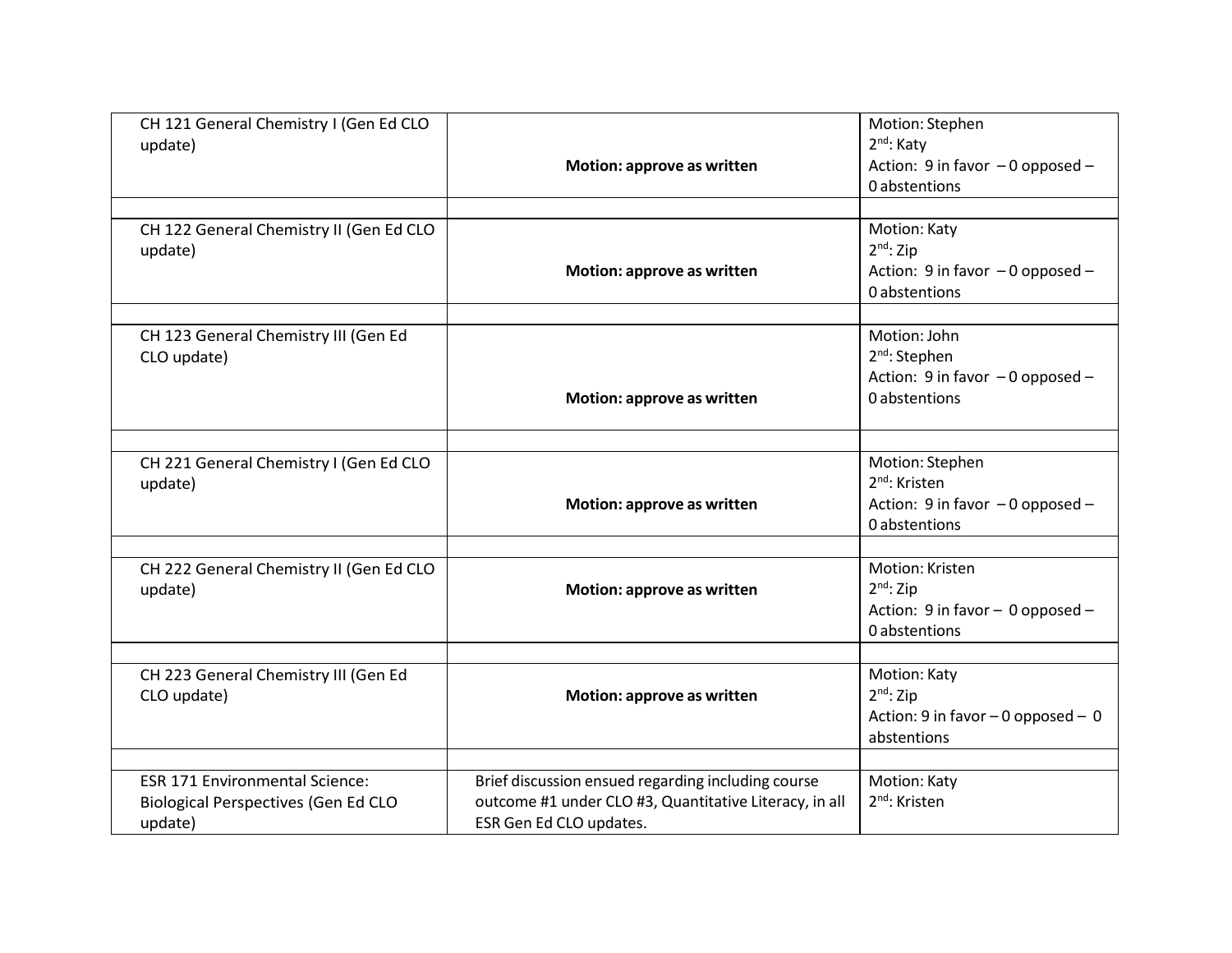| Motion: approve as amended                                                 | Action: 9 in favor - 0 opposed -<br>0 abstentions                                             |
|----------------------------------------------------------------------------|-----------------------------------------------------------------------------------------------|
| Amended CLO #3 to include course outcome #1.<br>Motion: approve as amended | Motion: Zip<br>$2^{nd}$ : John<br>Action: 9 in favor - 0 opposed -<br>0 abstentions           |
| Amended CLO #3 to include course outcome #1.<br>Motion: approve as amended | Motion: Zip<br>2 <sup>nd</sup> : Katy<br>Action: 9 in favor - 0 opposed -<br>0 abstentions    |
| Motion: approve as written                                                 | Motion: Zip<br>2 <sup>nd</sup> : Stephen<br>Action: 9 in favor - 0 opposed -<br>0 abstentions |
| Motion: approve as written                                                 | Motion: John<br>$2nd$ : Zip<br>Action: 9 in favor - 0 opposed -<br>0 abstentions              |
| Motion: approve as written                                                 | Motion: John<br>$2^{nd}$ : Zip<br>Action: 9 in favor - 0 opposed -<br>0 abstentions           |
| Motion: approve as written                                                 | Motion: Stephen<br>$2^{nd}$ : Pk<br>Action: 9 in favor - 0 opposed -<br>0 abstentions         |
|                                                                            |                                                                                               |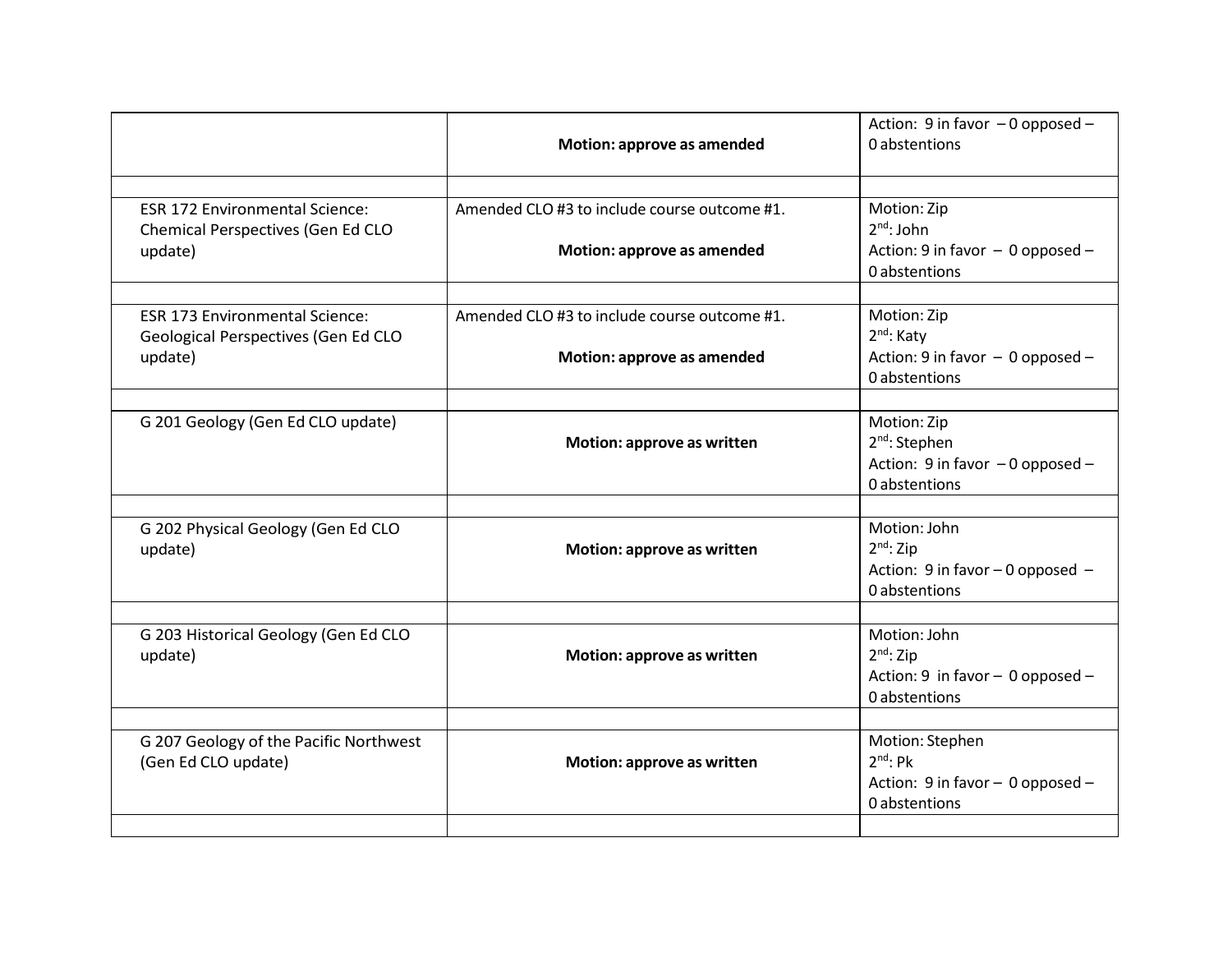| G 208 Volcanoes and Their Activity (Gen<br>Ed CLO update)     | Motion: approve as written                                                                                                                                                                                                                                                                                                             | Motion: Kristen<br>$2nd$ : John<br>Action: 9 in favor - 0 opposed -<br>0 abstentions            |
|---------------------------------------------------------------|----------------------------------------------------------------------------------------------------------------------------------------------------------------------------------------------------------------------------------------------------------------------------------------------------------------------------------------|-------------------------------------------------------------------------------------------------|
| GS 106 Physical Science (Geology) (Gen<br>Ed CLO update)      | Motion: approve as written                                                                                                                                                                                                                                                                                                             | Motion: Stephen<br>$2^{nd}$ : PK<br>Action: 9 in favor - 0 opposed -<br>0 abstentions           |
| GS 107 Physical Science (Astronomy)<br>(Gen Ed CLO update)    | Motion: approve as written                                                                                                                                                                                                                                                                                                             | Motion: Doris<br>2 <sup>nd</sup> : Stephen<br>Action: 9 in favor - 0 opposed -<br>0 abstentions |
| GS 108 Physical Science (Oceanography)<br>(Gen Ed CLO update) | 4:33 pm Dan calls the Curriculum Committee<br>Motion: approve as written                                                                                                                                                                                                                                                               | Motion: Stephen<br>$2^{nd}$ : John<br>Action: 9 in favor - 0 opposed -<br>0 abstentions         |
| GS 109 Physical Science (Meteorology)<br>(Gen Ed CLO update)  | Motion: approve as written                                                                                                                                                                                                                                                                                                             | Motion: Stephen<br>$2^{nd}$ : PK<br>Action: 9 in favor - 0 opposed -<br>0 abstentions           |
|                                                               | Susan Lewis                                                                                                                                                                                                                                                                                                                            |                                                                                                 |
| ART 280 Painting (Revision: title, des,<br>out)               | Susan Lewis was not able to attend this meeting.<br>Zero repeatability was questioned. It was clarified that<br>the ART classes have gone to a different system<br>regarding repeatability.<br>PK requested that repeatability be discussed at the next<br>meeting before voting on the ART submissions.<br>Postponed for next meeting |                                                                                                 |